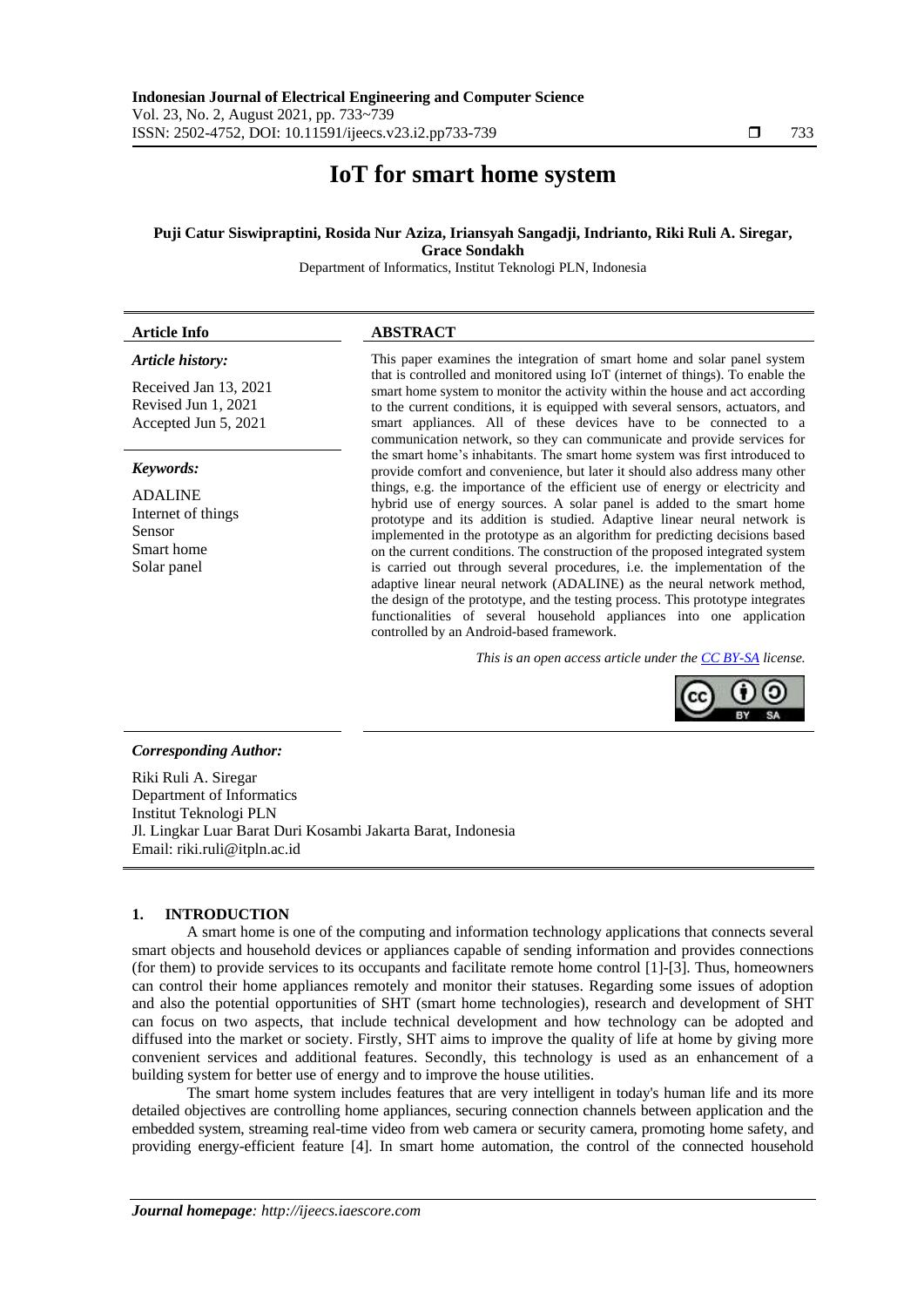appliances can be carried out using smartphones [5], [6]. As wireless communication technologies have developed rapidly in recent years, it is possible to access or control household equipment remotely [7], [8].

Smart home is one of the applications of the internet of things (IoT), although IoT is also used in other areas such as in transport and traffic management [9]-[12]. The implementation of IoT for smart homes has become one of the most discussed IoT-related research areas and previous research also indicated that there was a growing number of home/household devices connected to the Internet via smartphones [13]-[15]. Also, huge data is generated by smart home devices. There are growing concerns, but previous work did not address enough to manage and analyze home data. Smart home categorization is based on focus areas, such as energy, information and communication, security, health, environment, home entertainment, and household appliances [16], [17]. In terms of energy efficiency in smart homes, several issues should be taken into consideration, i.e. energy consumption monitoring system, energy usage management, and capability for processing data related to the energy consumption around the house [6].

# **2. RESEARCH METHOD**

The utilization of the artificial neural system is broader than when it was first introduced. ADALINE has several advantages, including using a linear transfer function instead of the hard-limiting one. Thus, the output can vary. ADALINE also responds to changes in its environment when it is operating. It is not only used in laboratory applications that are more likely to be based on pure science but can also be utilized in more applicable fields. Usability will be more visible if the user requires the application of artificial intelligence such as expert systems, knowledge-based systems, and decision support systems. When compared to self organizing maps (SOM), ADALINE has a different paradigm. SOM belongs to the unsupervised learning paradigm, meanwhile, ADALINE uses the supervised learning mechanism. The use of supervised learning is widely implemented on a more limited scale, but for monitoring and controlling larger quantities of smart equipment simultaneously SOM/unsupervised learning method is considered more suitable. An artificial neural network (ANN) is a network that comprises small processing units. It is a model designed to imitate human neural networks. It is an adaptive system that can change its structure to solve problems based on external or internal information that flows through the network. Simply stated, ANN is a non-linear statistical data modeling tool. that can be used to model complex relationships between inputs and outputs for finding patterns in data. Artificial neural networks are networks of small interconnected processing units, which are modeled based on neural networks. The artificial neural system is also an information processing system that has a way of working and characteristics such as neural networks in living things. This was later developed as a generalization of mathematical modeling that is patterned on the human cognitive nerve. This system will carry out derivative learning to achieve convergence. It can also be said that an artificial nervous system is a tool commonly used and applied to predict and classify. The testing algorithm for ADALINE is:

- Obtain weight from the learning process. Weight Initialization (w).
- $-$  For each bipolar input in x vector:
	- a) Set activation of the input unit  $x_i$   $(i = 1, ..., n)$
	- b) Calculate network value (netval) from input to output

$$
netval = \sum_{i} x_i w_i + b \tag{1}
$$

$$
y = f(netval) = netval = \sum_{i} x_i w_i + b \tag{2}
$$

Where:

 $netval =$ network value

 $b = b$ iased value  $X_i$  = input data

- $W_i$  = Weight value
- $y =$  output

To model and match the data patterns of daily electricity consumption based on the ADALINE method, the daily energy consumption pattern is defined based on time and date. Then, it is compared with the actual data. The methodology for implementing ADALINE for the prototype is shown in Figure 1, as follows.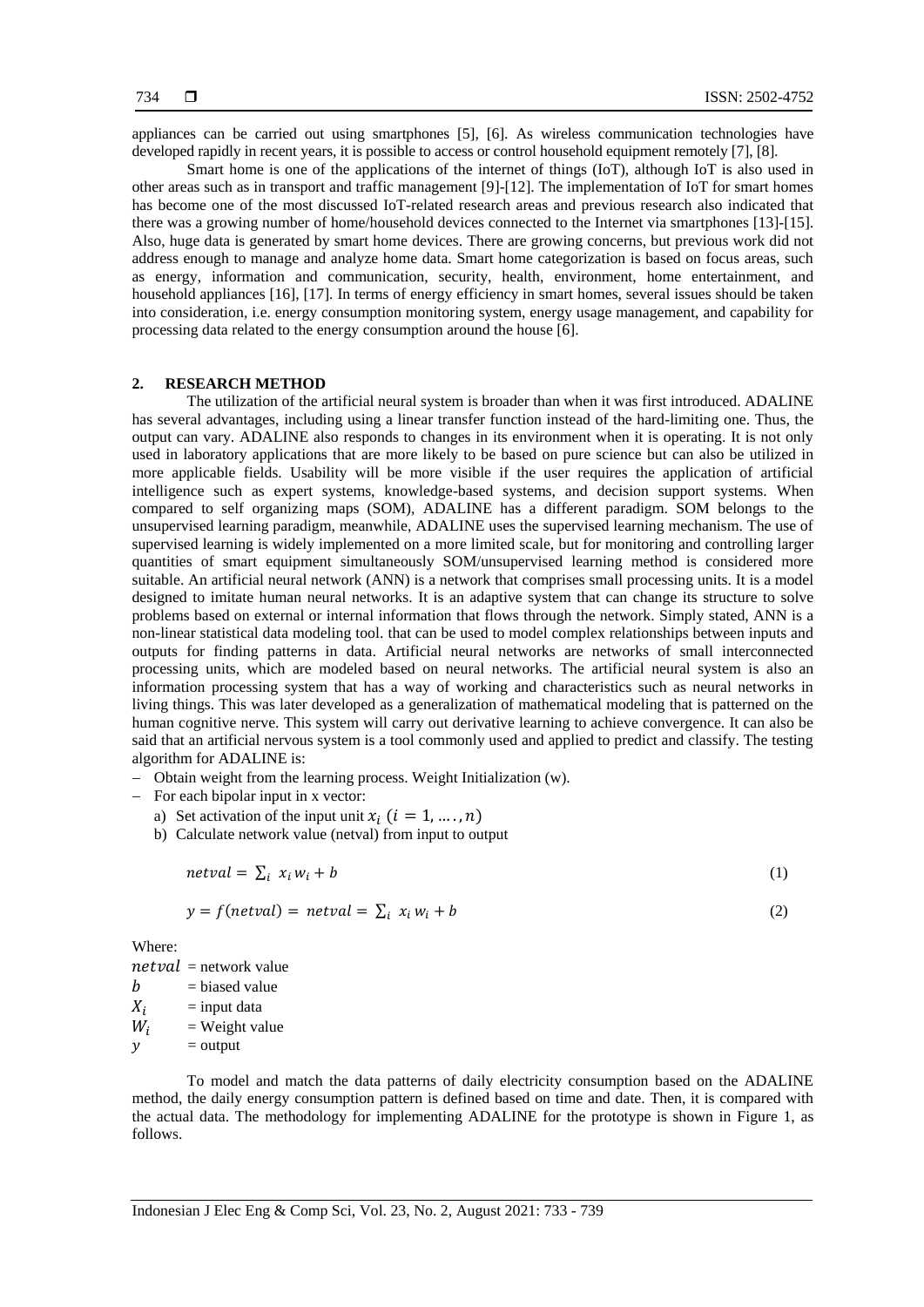

Figure 1. ADALINE testing methodology

This study has identified the problem that less implementation of an ANN system model as a mobile system that allows setting the home appliances control in one interface [18]. Normally in previous research only had automatic control, but did not yet have any function for monitoring home appliances such as a lamp, temperature, air conditioning (AC), and television (TV) [18]-[21]. The designed science and technology for humanity (STH) applies adaptive linear neural network (ADALINE) as its method, IoT, and utilizes microcontrollers, sensors, and several other supporting electronic devices [21], [22]. This microcontroller method is the hardware used to obtain a lamp controller while the ADALINE method is to get an artificial nervous system model into a system [23]-[25]. Another one is the outcomes of the smart dryer prototype can be integrated with the model of an artificial nervous system using ADALINE [26]. This prototype design initiates by inventing a scenario design to discuss the tools used and the connection between software and hardware. Software design assists in the flow of the program to be invented by connecting hardware tools, whereas hardware design is utilized to place each part that will be used [27], [28]. When this home appliances-control application has been designed, the control system is then tested to define the compliance of the application that has been made [29].

As seen in Figure 1, the ADALINE model is utilized for training the process of artificial neural networks. The targets and inputs are trained with a network that has been developed to get the learning weights to be utilized as the fundamental for calculations on the following incoming training data [30]. If the stages of normalization have been implemented, the data is ready to be processed into the ADALINE neural network [31]. When entering target data and input data as training data, the testing is performed using a neural network tool in the Matlab application and begins to create networks by training on target data and input data. From a technical point of view, several aspects need to be developed namely the user interface, smart hardware, and their software platform [32].

## **3. RESULTS AND DISCUSSION**

Figure 2 shows the circuit design of the smart home system with a solar panel. The access point is used for internetwork and Raspberry Pi serves as the webserver. The mechanism of solar panels is by converting solar energy into electric current, also known as photovoltaic systems. The battery is used to store the current electricity and supply it to the household appliances as the alternative power source in the event of a power outage. The Smartphone is used as the client that can control home appliances such as choose TV Channels, turn the lights on and off, and change the speed of fan or air conditioner. The process of the client is by retrieving data to open the HTML5 Framework from the Raspberry as a computer server, both of which are connected to the access point. HyperText markup language (HTML) is used as contents written in it are easily accessed by the browsers and it offers more efficient coding. And then the Android client processes AC/Fan, the turn on and off lights, TV channel by pressing the ON button on the interface and sending this command to the access point then received by the server. As the server gives the command to the Ethernet Shield then passes it to the microcontroller, the command is received by the relay and the light will turn on. The circuit requires one chip of Raspberry as the microcontroller. The Raspberry serves as the server of data sent by the smartphone client, then forwards the command to the devices via the access point. Access points work as an intermediary between software and hardware (devices) in the process of controlling the appliances.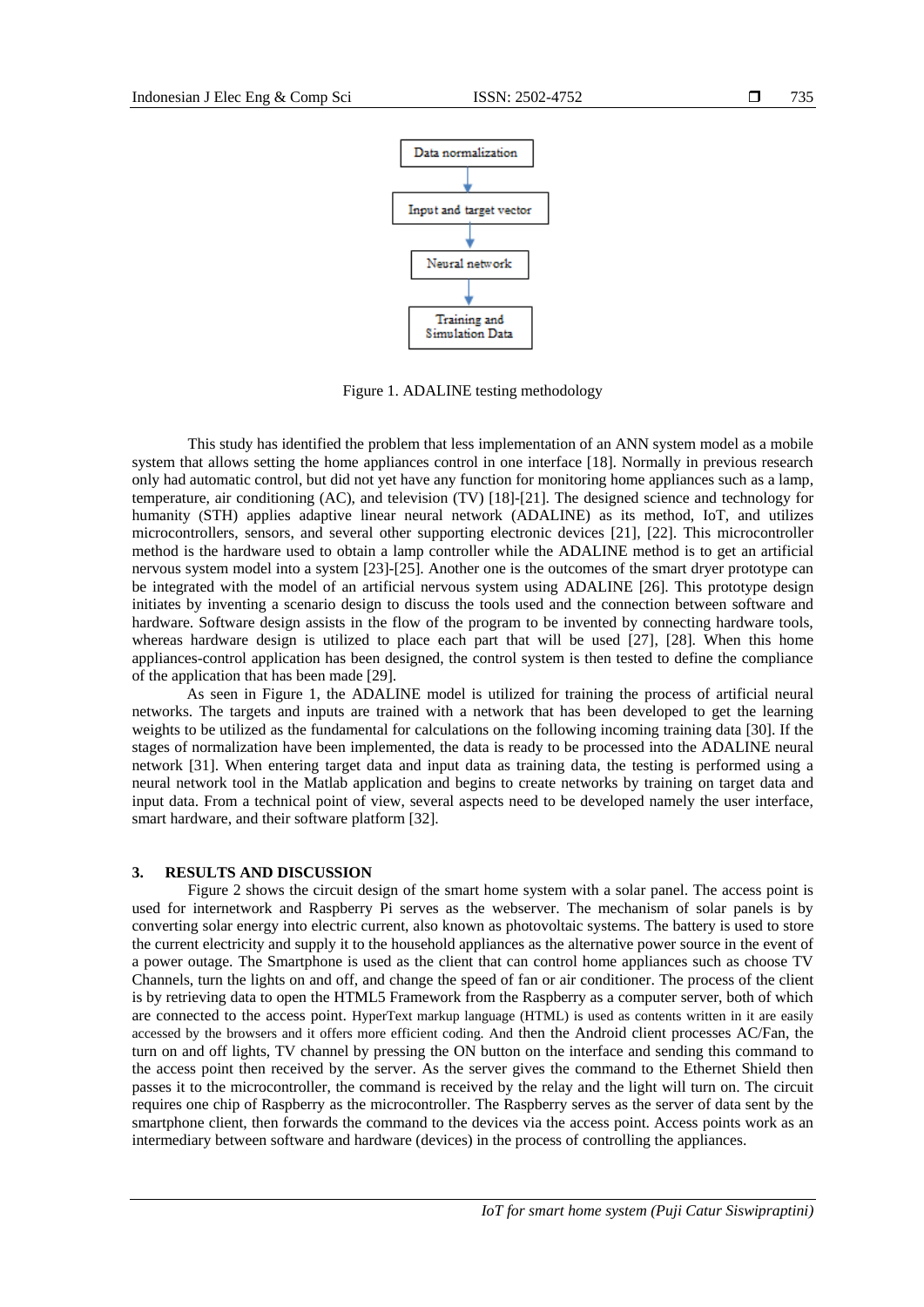

Figure 2. The circuit design of the smart home system

The process of this prototype is to model and match the data patterns of daily consumption of electrcal energy based on the adaptive linear artificial neural network method so that the definition of electrical energy daily consumption patterns based, then compare with the actual data. Tables 1 and 2 shows the behavior of the electrical load on the transmission line for electricity consumption in the area of Java, Bali, and Madura. This data was observed every hour daily for one month, in December. Thus, the dimension of the vector-matrix used for the simulation is 31 days by 24 hours, or 31 x 24.

Table 1. Average monthly power consumption megawatt (MW) in Java, Bali, Madura (12:30 AM – 6:00 AM)

| 12:30<br>1:30<br>2:30<br>3:00<br>4:30<br>5:00<br>5:30<br><b>DAT</b><br>1:00<br>2:00<br>3:30<br>4:00<br>6:00<br>Ε<br>AM<br>AM<br>AM<br>AM<br>AM<br>AM<br>AM<br>AM<br>AM<br>AM<br>AM<br>AM<br>$\mathbf{1}$<br>12,124<br>11,862<br>11,672<br>11,254<br>12,086<br>11,487<br>11,381<br>11,343<br>11,357<br>11,451<br>11,520<br>10,468<br>10,867<br>2<br>10,741<br>10,659<br>10,466<br>10,399<br>10,422<br>10,454<br>10,558<br>10,793<br>11,019<br>10,951<br>10,660<br>10,907<br>3<br>11,596<br>11,374<br>11,285<br>11,169<br>10,973<br>11,057<br>11,320<br>11,300<br>11,012<br>11,485<br>11,003<br>4<br>11,915<br>11,716<br>11,629<br>11,567<br>11,446<br>11,281<br>11,434<br>11,809<br>12,271<br>11,908<br>11,432<br>12,160<br>12,682<br>13,242<br>5<br>12,960<br>12,783<br>12,527<br>12,544<br>12,381<br>12,351<br>12,741<br>13,129<br>12,752<br>12,456<br>6<br>13,304<br>13,119<br>13,020<br>12,833<br>12,783<br>13,393<br>13,885<br>13,671<br>13,035<br>12,854<br>12,914<br>13,686<br>7<br>13,484<br>13,269<br>13,131<br>12,952<br>12,890<br>12,713<br>13,064<br>13,144<br>13,484<br>13,371<br>12,723<br>13,651<br>8<br>12,949<br>12,845<br>13,262<br>13,255<br>13,141<br>12,761<br>12,644<br>12,611<br>12,660<br>12,870<br>13,293<br>13,477<br>9<br>13,305<br>12,896<br>12,729<br>12,406<br>13,082<br>12,770<br>13,058<br>12,248<br>12,191<br>12,255<br>12,528<br>13,116<br>12,065<br>11,816<br>10<br>12,326<br>12,110<br>12,056<br>11,860<br>11,862<br>11,806<br>11,827<br>12,149<br>12,283<br>12,403<br>12,160<br>11,995<br>11,892<br>11,806<br>12,630<br>11<br>11,659<br>11,591<br>11,570<br>11,706<br>11,921<br>12,587<br>12,754<br>13,421<br>13,120<br>13,103<br>12,776<br>13,513<br>12,980<br>12<br>12,769<br>12,633<br>12,571<br>12,729<br>13,100<br>13,615<br>13,485<br>13<br>13,383<br>13,036<br>12,986<br>12,886<br>12,634<br>12,610<br>12,380<br>12,536<br>12,944<br>13,264<br>13,673<br>12,894<br>13,511<br>14<br>13,375<br>13,133<br>13,051<br>12,716<br>12,627<br>12,544<br>12,625<br>13,007<br>13,431<br>13,520<br>15<br>12,922<br>12,840<br>12,675<br>12,484<br>12,437<br>13,158<br>13,504<br>13,315<br>12,340<br>12,245<br>12,382<br>12,647<br>13,282<br>13,082<br>12,865<br>12,661<br>12,563<br>12,530<br>12,402<br>12,428<br>12,862<br>13,233<br>13,358<br>12,933<br>16<br>12,384<br>12,259<br>12,124<br>11,996<br>11,824<br>11,899<br>11,718<br>17<br>11,758<br>11,535<br>11,638<br>12,206<br>12,247<br>18<br>11,845<br>11,660<br>11,564<br>11,484<br>11,233<br>11,610<br>12,337<br>12,295<br>11,279<br>11,216<br>11,217<br>12,167<br>13,224<br>13,245<br>19<br>12,986<br>12,793<br>12,831<br>12,639<br>12,510<br>12,580<br>12,838<br>13,313<br>13,559<br>12,652<br>13,183<br>12,991<br>12,989<br>12,834<br>12,675<br>12,519<br>12,737<br>13,288<br>13,675<br>13,463<br>20<br>12,487<br>12,456<br>21<br>13,262<br>13,139<br>12,817<br>12,609<br>12,561<br>12,508<br>12,805<br>13,231<br>13,334<br>13,374<br>12,383<br>12,414<br>12,988<br>12,829<br>13,320<br>22<br>13,292<br>13,142<br>12,801<br>12,618<br>12,572<br>12,501<br>12,964<br>13,284<br>13,704<br>12,815<br>12,710<br>12,921<br>23<br>13,240<br>13,045<br>12,601<br>12,598<br>12,353<br>12,467<br>12,730<br>13,152<br>13,461<br>12,018<br>12,859<br>12,485<br>12,356<br>12,240<br>12,029<br>12,334<br>12,419<br>12,673<br>24<br>12,252<br>11,957<br>11,938<br>12,243<br>11,925<br>12,569<br>25<br>12,433<br>12,139<br>11,739<br>11,740<br>11,745<br>11,786<br>12,097<br>12,583<br>12,889<br>13,304<br>13,072<br>12,941<br>12,914<br>13,388<br>26<br>12,713<br>12,638<br>12,612<br>12,589<br>13,035<br>13,417<br>13,755<br>27<br>13,349<br>13,121<br>13,059<br>12,794<br>12,872<br>12,756<br>12,974<br>13,531<br>13,931<br>13,437<br>12,674<br>12,648<br>13,426<br>28<br>13,351<br>13,252<br>13,176<br>12,930<br>12,807<br>12,644<br>12,689<br>12,673<br>13,087<br>13,336<br>13,746<br>13,633<br>13,421<br>13,347<br>13,210<br>13,016<br>13,881<br>13,644<br>29<br>12,806<br>12,783<br>12,918<br>13,268<br>13,567<br>13,042<br>30<br>13,531<br>13,308<br>13,071<br>12,970<br>12,777<br>12,712<br>12,814<br>13,060<br>13,314<br>12,684<br>13,566<br>12,309<br>12,037<br>31<br>12,486<br>11,986<br>11,929<br>11,837<br>12,306<br>12,439<br>11,990<br>11,654<br>11,668<br>11,955 | <b>HOUR</b> |  |  |  |  |  |  |  |  |  |  |
|--------------------------------------------------------------------------------------------------------------------------------------------------------------------------------------------------------------------------------------------------------------------------------------------------------------------------------------------------------------------------------------------------------------------------------------------------------------------------------------------------------------------------------------------------------------------------------------------------------------------------------------------------------------------------------------------------------------------------------------------------------------------------------------------------------------------------------------------------------------------------------------------------------------------------------------------------------------------------------------------------------------------------------------------------------------------------------------------------------------------------------------------------------------------------------------------------------------------------------------------------------------------------------------------------------------------------------------------------------------------------------------------------------------------------------------------------------------------------------------------------------------------------------------------------------------------------------------------------------------------------------------------------------------------------------------------------------------------------------------------------------------------------------------------------------------------------------------------------------------------------------------------------------------------------------------------------------------------------------------------------------------------------------------------------------------------------------------------------------------------------------------------------------------------------------------------------------------------------------------------------------------------------------------------------------------------------------------------------------------------------------------------------------------------------------------------------------------------------------------------------------------------------------------------------------------------------------------------------------------------------------------------------------------------------------------------------------------------------------------------------------------------------------------------------------------------------------------------------------------------------------------------------------------------------------------------------------------------------------------------------------------------------------------------------------------------------------------------------------------------------------------------------------------------------------------------------------------------------------------------------------------------------------------------------------------------------------------------------------------------------------------------------------------------------------------------------------------------------------------------------------------------------------------------------------------------------------------------------------------------------------------------------------------------------------------------------------------------------------------------------------------------------------------------------------------------------------------------------------------------------------------------------------------------------------------------------------------------------------------------------------------------------------------------------------------------------------------------------------------------------------------------------------------------------------------------------------------------------------------------------------------|-------------|--|--|--|--|--|--|--|--|--|--|
|                                                                                                                                                                                                                                                                                                                                                                                                                                                                                                                                                                                                                                                                                                                                                                                                                                                                                                                                                                                                                                                                                                                                                                                                                                                                                                                                                                                                                                                                                                                                                                                                                                                                                                                                                                                                                                                                                                                                                                                                                                                                                                                                                                                                                                                                                                                                                                                                                                                                                                                                                                                                                                                                                                                                                                                                                                                                                                                                                                                                                                                                                                                                                                                                                                                                                                                                                                                                                                                                                                                                                                                                                                                                                                                                                                                                                                                                                                                                                                                                                                                                                                                                                                                                                                                              |             |  |  |  |  |  |  |  |  |  |  |
|                                                                                                                                                                                                                                                                                                                                                                                                                                                                                                                                                                                                                                                                                                                                                                                                                                                                                                                                                                                                                                                                                                                                                                                                                                                                                                                                                                                                                                                                                                                                                                                                                                                                                                                                                                                                                                                                                                                                                                                                                                                                                                                                                                                                                                                                                                                                                                                                                                                                                                                                                                                                                                                                                                                                                                                                                                                                                                                                                                                                                                                                                                                                                                                                                                                                                                                                                                                                                                                                                                                                                                                                                                                                                                                                                                                                                                                                                                                                                                                                                                                                                                                                                                                                                                                              |             |  |  |  |  |  |  |  |  |  |  |
|                                                                                                                                                                                                                                                                                                                                                                                                                                                                                                                                                                                                                                                                                                                                                                                                                                                                                                                                                                                                                                                                                                                                                                                                                                                                                                                                                                                                                                                                                                                                                                                                                                                                                                                                                                                                                                                                                                                                                                                                                                                                                                                                                                                                                                                                                                                                                                                                                                                                                                                                                                                                                                                                                                                                                                                                                                                                                                                                                                                                                                                                                                                                                                                                                                                                                                                                                                                                                                                                                                                                                                                                                                                                                                                                                                                                                                                                                                                                                                                                                                                                                                                                                                                                                                                              |             |  |  |  |  |  |  |  |  |  |  |
|                                                                                                                                                                                                                                                                                                                                                                                                                                                                                                                                                                                                                                                                                                                                                                                                                                                                                                                                                                                                                                                                                                                                                                                                                                                                                                                                                                                                                                                                                                                                                                                                                                                                                                                                                                                                                                                                                                                                                                                                                                                                                                                                                                                                                                                                                                                                                                                                                                                                                                                                                                                                                                                                                                                                                                                                                                                                                                                                                                                                                                                                                                                                                                                                                                                                                                                                                                                                                                                                                                                                                                                                                                                                                                                                                                                                                                                                                                                                                                                                                                                                                                                                                                                                                                                              |             |  |  |  |  |  |  |  |  |  |  |
|                                                                                                                                                                                                                                                                                                                                                                                                                                                                                                                                                                                                                                                                                                                                                                                                                                                                                                                                                                                                                                                                                                                                                                                                                                                                                                                                                                                                                                                                                                                                                                                                                                                                                                                                                                                                                                                                                                                                                                                                                                                                                                                                                                                                                                                                                                                                                                                                                                                                                                                                                                                                                                                                                                                                                                                                                                                                                                                                                                                                                                                                                                                                                                                                                                                                                                                                                                                                                                                                                                                                                                                                                                                                                                                                                                                                                                                                                                                                                                                                                                                                                                                                                                                                                                                              |             |  |  |  |  |  |  |  |  |  |  |
|                                                                                                                                                                                                                                                                                                                                                                                                                                                                                                                                                                                                                                                                                                                                                                                                                                                                                                                                                                                                                                                                                                                                                                                                                                                                                                                                                                                                                                                                                                                                                                                                                                                                                                                                                                                                                                                                                                                                                                                                                                                                                                                                                                                                                                                                                                                                                                                                                                                                                                                                                                                                                                                                                                                                                                                                                                                                                                                                                                                                                                                                                                                                                                                                                                                                                                                                                                                                                                                                                                                                                                                                                                                                                                                                                                                                                                                                                                                                                                                                                                                                                                                                                                                                                                                              |             |  |  |  |  |  |  |  |  |  |  |
|                                                                                                                                                                                                                                                                                                                                                                                                                                                                                                                                                                                                                                                                                                                                                                                                                                                                                                                                                                                                                                                                                                                                                                                                                                                                                                                                                                                                                                                                                                                                                                                                                                                                                                                                                                                                                                                                                                                                                                                                                                                                                                                                                                                                                                                                                                                                                                                                                                                                                                                                                                                                                                                                                                                                                                                                                                                                                                                                                                                                                                                                                                                                                                                                                                                                                                                                                                                                                                                                                                                                                                                                                                                                                                                                                                                                                                                                                                                                                                                                                                                                                                                                                                                                                                                              |             |  |  |  |  |  |  |  |  |  |  |
|                                                                                                                                                                                                                                                                                                                                                                                                                                                                                                                                                                                                                                                                                                                                                                                                                                                                                                                                                                                                                                                                                                                                                                                                                                                                                                                                                                                                                                                                                                                                                                                                                                                                                                                                                                                                                                                                                                                                                                                                                                                                                                                                                                                                                                                                                                                                                                                                                                                                                                                                                                                                                                                                                                                                                                                                                                                                                                                                                                                                                                                                                                                                                                                                                                                                                                                                                                                                                                                                                                                                                                                                                                                                                                                                                                                                                                                                                                                                                                                                                                                                                                                                                                                                                                                              |             |  |  |  |  |  |  |  |  |  |  |
|                                                                                                                                                                                                                                                                                                                                                                                                                                                                                                                                                                                                                                                                                                                                                                                                                                                                                                                                                                                                                                                                                                                                                                                                                                                                                                                                                                                                                                                                                                                                                                                                                                                                                                                                                                                                                                                                                                                                                                                                                                                                                                                                                                                                                                                                                                                                                                                                                                                                                                                                                                                                                                                                                                                                                                                                                                                                                                                                                                                                                                                                                                                                                                                                                                                                                                                                                                                                                                                                                                                                                                                                                                                                                                                                                                                                                                                                                                                                                                                                                                                                                                                                                                                                                                                              |             |  |  |  |  |  |  |  |  |  |  |
|                                                                                                                                                                                                                                                                                                                                                                                                                                                                                                                                                                                                                                                                                                                                                                                                                                                                                                                                                                                                                                                                                                                                                                                                                                                                                                                                                                                                                                                                                                                                                                                                                                                                                                                                                                                                                                                                                                                                                                                                                                                                                                                                                                                                                                                                                                                                                                                                                                                                                                                                                                                                                                                                                                                                                                                                                                                                                                                                                                                                                                                                                                                                                                                                                                                                                                                                                                                                                                                                                                                                                                                                                                                                                                                                                                                                                                                                                                                                                                                                                                                                                                                                                                                                                                                              |             |  |  |  |  |  |  |  |  |  |  |
|                                                                                                                                                                                                                                                                                                                                                                                                                                                                                                                                                                                                                                                                                                                                                                                                                                                                                                                                                                                                                                                                                                                                                                                                                                                                                                                                                                                                                                                                                                                                                                                                                                                                                                                                                                                                                                                                                                                                                                                                                                                                                                                                                                                                                                                                                                                                                                                                                                                                                                                                                                                                                                                                                                                                                                                                                                                                                                                                                                                                                                                                                                                                                                                                                                                                                                                                                                                                                                                                                                                                                                                                                                                                                                                                                                                                                                                                                                                                                                                                                                                                                                                                                                                                                                                              |             |  |  |  |  |  |  |  |  |  |  |
|                                                                                                                                                                                                                                                                                                                                                                                                                                                                                                                                                                                                                                                                                                                                                                                                                                                                                                                                                                                                                                                                                                                                                                                                                                                                                                                                                                                                                                                                                                                                                                                                                                                                                                                                                                                                                                                                                                                                                                                                                                                                                                                                                                                                                                                                                                                                                                                                                                                                                                                                                                                                                                                                                                                                                                                                                                                                                                                                                                                                                                                                                                                                                                                                                                                                                                                                                                                                                                                                                                                                                                                                                                                                                                                                                                                                                                                                                                                                                                                                                                                                                                                                                                                                                                                              |             |  |  |  |  |  |  |  |  |  |  |
|                                                                                                                                                                                                                                                                                                                                                                                                                                                                                                                                                                                                                                                                                                                                                                                                                                                                                                                                                                                                                                                                                                                                                                                                                                                                                                                                                                                                                                                                                                                                                                                                                                                                                                                                                                                                                                                                                                                                                                                                                                                                                                                                                                                                                                                                                                                                                                                                                                                                                                                                                                                                                                                                                                                                                                                                                                                                                                                                                                                                                                                                                                                                                                                                                                                                                                                                                                                                                                                                                                                                                                                                                                                                                                                                                                                                                                                                                                                                                                                                                                                                                                                                                                                                                                                              |             |  |  |  |  |  |  |  |  |  |  |
|                                                                                                                                                                                                                                                                                                                                                                                                                                                                                                                                                                                                                                                                                                                                                                                                                                                                                                                                                                                                                                                                                                                                                                                                                                                                                                                                                                                                                                                                                                                                                                                                                                                                                                                                                                                                                                                                                                                                                                                                                                                                                                                                                                                                                                                                                                                                                                                                                                                                                                                                                                                                                                                                                                                                                                                                                                                                                                                                                                                                                                                                                                                                                                                                                                                                                                                                                                                                                                                                                                                                                                                                                                                                                                                                                                                                                                                                                                                                                                                                                                                                                                                                                                                                                                                              |             |  |  |  |  |  |  |  |  |  |  |
|                                                                                                                                                                                                                                                                                                                                                                                                                                                                                                                                                                                                                                                                                                                                                                                                                                                                                                                                                                                                                                                                                                                                                                                                                                                                                                                                                                                                                                                                                                                                                                                                                                                                                                                                                                                                                                                                                                                                                                                                                                                                                                                                                                                                                                                                                                                                                                                                                                                                                                                                                                                                                                                                                                                                                                                                                                                                                                                                                                                                                                                                                                                                                                                                                                                                                                                                                                                                                                                                                                                                                                                                                                                                                                                                                                                                                                                                                                                                                                                                                                                                                                                                                                                                                                                              |             |  |  |  |  |  |  |  |  |  |  |
|                                                                                                                                                                                                                                                                                                                                                                                                                                                                                                                                                                                                                                                                                                                                                                                                                                                                                                                                                                                                                                                                                                                                                                                                                                                                                                                                                                                                                                                                                                                                                                                                                                                                                                                                                                                                                                                                                                                                                                                                                                                                                                                                                                                                                                                                                                                                                                                                                                                                                                                                                                                                                                                                                                                                                                                                                                                                                                                                                                                                                                                                                                                                                                                                                                                                                                                                                                                                                                                                                                                                                                                                                                                                                                                                                                                                                                                                                                                                                                                                                                                                                                                                                                                                                                                              |             |  |  |  |  |  |  |  |  |  |  |
|                                                                                                                                                                                                                                                                                                                                                                                                                                                                                                                                                                                                                                                                                                                                                                                                                                                                                                                                                                                                                                                                                                                                                                                                                                                                                                                                                                                                                                                                                                                                                                                                                                                                                                                                                                                                                                                                                                                                                                                                                                                                                                                                                                                                                                                                                                                                                                                                                                                                                                                                                                                                                                                                                                                                                                                                                                                                                                                                                                                                                                                                                                                                                                                                                                                                                                                                                                                                                                                                                                                                                                                                                                                                                                                                                                                                                                                                                                                                                                                                                                                                                                                                                                                                                                                              |             |  |  |  |  |  |  |  |  |  |  |
|                                                                                                                                                                                                                                                                                                                                                                                                                                                                                                                                                                                                                                                                                                                                                                                                                                                                                                                                                                                                                                                                                                                                                                                                                                                                                                                                                                                                                                                                                                                                                                                                                                                                                                                                                                                                                                                                                                                                                                                                                                                                                                                                                                                                                                                                                                                                                                                                                                                                                                                                                                                                                                                                                                                                                                                                                                                                                                                                                                                                                                                                                                                                                                                                                                                                                                                                                                                                                                                                                                                                                                                                                                                                                                                                                                                                                                                                                                                                                                                                                                                                                                                                                                                                                                                              |             |  |  |  |  |  |  |  |  |  |  |
|                                                                                                                                                                                                                                                                                                                                                                                                                                                                                                                                                                                                                                                                                                                                                                                                                                                                                                                                                                                                                                                                                                                                                                                                                                                                                                                                                                                                                                                                                                                                                                                                                                                                                                                                                                                                                                                                                                                                                                                                                                                                                                                                                                                                                                                                                                                                                                                                                                                                                                                                                                                                                                                                                                                                                                                                                                                                                                                                                                                                                                                                                                                                                                                                                                                                                                                                                                                                                                                                                                                                                                                                                                                                                                                                                                                                                                                                                                                                                                                                                                                                                                                                                                                                                                                              |             |  |  |  |  |  |  |  |  |  |  |
|                                                                                                                                                                                                                                                                                                                                                                                                                                                                                                                                                                                                                                                                                                                                                                                                                                                                                                                                                                                                                                                                                                                                                                                                                                                                                                                                                                                                                                                                                                                                                                                                                                                                                                                                                                                                                                                                                                                                                                                                                                                                                                                                                                                                                                                                                                                                                                                                                                                                                                                                                                                                                                                                                                                                                                                                                                                                                                                                                                                                                                                                                                                                                                                                                                                                                                                                                                                                                                                                                                                                                                                                                                                                                                                                                                                                                                                                                                                                                                                                                                                                                                                                                                                                                                                              |             |  |  |  |  |  |  |  |  |  |  |
|                                                                                                                                                                                                                                                                                                                                                                                                                                                                                                                                                                                                                                                                                                                                                                                                                                                                                                                                                                                                                                                                                                                                                                                                                                                                                                                                                                                                                                                                                                                                                                                                                                                                                                                                                                                                                                                                                                                                                                                                                                                                                                                                                                                                                                                                                                                                                                                                                                                                                                                                                                                                                                                                                                                                                                                                                                                                                                                                                                                                                                                                                                                                                                                                                                                                                                                                                                                                                                                                                                                                                                                                                                                                                                                                                                                                                                                                                                                                                                                                                                                                                                                                                                                                                                                              |             |  |  |  |  |  |  |  |  |  |  |
|                                                                                                                                                                                                                                                                                                                                                                                                                                                                                                                                                                                                                                                                                                                                                                                                                                                                                                                                                                                                                                                                                                                                                                                                                                                                                                                                                                                                                                                                                                                                                                                                                                                                                                                                                                                                                                                                                                                                                                                                                                                                                                                                                                                                                                                                                                                                                                                                                                                                                                                                                                                                                                                                                                                                                                                                                                                                                                                                                                                                                                                                                                                                                                                                                                                                                                                                                                                                                                                                                                                                                                                                                                                                                                                                                                                                                                                                                                                                                                                                                                                                                                                                                                                                                                                              |             |  |  |  |  |  |  |  |  |  |  |
|                                                                                                                                                                                                                                                                                                                                                                                                                                                                                                                                                                                                                                                                                                                                                                                                                                                                                                                                                                                                                                                                                                                                                                                                                                                                                                                                                                                                                                                                                                                                                                                                                                                                                                                                                                                                                                                                                                                                                                                                                                                                                                                                                                                                                                                                                                                                                                                                                                                                                                                                                                                                                                                                                                                                                                                                                                                                                                                                                                                                                                                                                                                                                                                                                                                                                                                                                                                                                                                                                                                                                                                                                                                                                                                                                                                                                                                                                                                                                                                                                                                                                                                                                                                                                                                              |             |  |  |  |  |  |  |  |  |  |  |
|                                                                                                                                                                                                                                                                                                                                                                                                                                                                                                                                                                                                                                                                                                                                                                                                                                                                                                                                                                                                                                                                                                                                                                                                                                                                                                                                                                                                                                                                                                                                                                                                                                                                                                                                                                                                                                                                                                                                                                                                                                                                                                                                                                                                                                                                                                                                                                                                                                                                                                                                                                                                                                                                                                                                                                                                                                                                                                                                                                                                                                                                                                                                                                                                                                                                                                                                                                                                                                                                                                                                                                                                                                                                                                                                                                                                                                                                                                                                                                                                                                                                                                                                                                                                                                                              |             |  |  |  |  |  |  |  |  |  |  |
|                                                                                                                                                                                                                                                                                                                                                                                                                                                                                                                                                                                                                                                                                                                                                                                                                                                                                                                                                                                                                                                                                                                                                                                                                                                                                                                                                                                                                                                                                                                                                                                                                                                                                                                                                                                                                                                                                                                                                                                                                                                                                                                                                                                                                                                                                                                                                                                                                                                                                                                                                                                                                                                                                                                                                                                                                                                                                                                                                                                                                                                                                                                                                                                                                                                                                                                                                                                                                                                                                                                                                                                                                                                                                                                                                                                                                                                                                                                                                                                                                                                                                                                                                                                                                                                              |             |  |  |  |  |  |  |  |  |  |  |
|                                                                                                                                                                                                                                                                                                                                                                                                                                                                                                                                                                                                                                                                                                                                                                                                                                                                                                                                                                                                                                                                                                                                                                                                                                                                                                                                                                                                                                                                                                                                                                                                                                                                                                                                                                                                                                                                                                                                                                                                                                                                                                                                                                                                                                                                                                                                                                                                                                                                                                                                                                                                                                                                                                                                                                                                                                                                                                                                                                                                                                                                                                                                                                                                                                                                                                                                                                                                                                                                                                                                                                                                                                                                                                                                                                                                                                                                                                                                                                                                                                                                                                                                                                                                                                                              |             |  |  |  |  |  |  |  |  |  |  |
|                                                                                                                                                                                                                                                                                                                                                                                                                                                                                                                                                                                                                                                                                                                                                                                                                                                                                                                                                                                                                                                                                                                                                                                                                                                                                                                                                                                                                                                                                                                                                                                                                                                                                                                                                                                                                                                                                                                                                                                                                                                                                                                                                                                                                                                                                                                                                                                                                                                                                                                                                                                                                                                                                                                                                                                                                                                                                                                                                                                                                                                                                                                                                                                                                                                                                                                                                                                                                                                                                                                                                                                                                                                                                                                                                                                                                                                                                                                                                                                                                                                                                                                                                                                                                                                              |             |  |  |  |  |  |  |  |  |  |  |
|                                                                                                                                                                                                                                                                                                                                                                                                                                                                                                                                                                                                                                                                                                                                                                                                                                                                                                                                                                                                                                                                                                                                                                                                                                                                                                                                                                                                                                                                                                                                                                                                                                                                                                                                                                                                                                                                                                                                                                                                                                                                                                                                                                                                                                                                                                                                                                                                                                                                                                                                                                                                                                                                                                                                                                                                                                                                                                                                                                                                                                                                                                                                                                                                                                                                                                                                                                                                                                                                                                                                                                                                                                                                                                                                                                                                                                                                                                                                                                                                                                                                                                                                                                                                                                                              |             |  |  |  |  |  |  |  |  |  |  |
|                                                                                                                                                                                                                                                                                                                                                                                                                                                                                                                                                                                                                                                                                                                                                                                                                                                                                                                                                                                                                                                                                                                                                                                                                                                                                                                                                                                                                                                                                                                                                                                                                                                                                                                                                                                                                                                                                                                                                                                                                                                                                                                                                                                                                                                                                                                                                                                                                                                                                                                                                                                                                                                                                                                                                                                                                                                                                                                                                                                                                                                                                                                                                                                                                                                                                                                                                                                                                                                                                                                                                                                                                                                                                                                                                                                                                                                                                                                                                                                                                                                                                                                                                                                                                                                              |             |  |  |  |  |  |  |  |  |  |  |
|                                                                                                                                                                                                                                                                                                                                                                                                                                                                                                                                                                                                                                                                                                                                                                                                                                                                                                                                                                                                                                                                                                                                                                                                                                                                                                                                                                                                                                                                                                                                                                                                                                                                                                                                                                                                                                                                                                                                                                                                                                                                                                                                                                                                                                                                                                                                                                                                                                                                                                                                                                                                                                                                                                                                                                                                                                                                                                                                                                                                                                                                                                                                                                                                                                                                                                                                                                                                                                                                                                                                                                                                                                                                                                                                                                                                                                                                                                                                                                                                                                                                                                                                                                                                                                                              |             |  |  |  |  |  |  |  |  |  |  |
|                                                                                                                                                                                                                                                                                                                                                                                                                                                                                                                                                                                                                                                                                                                                                                                                                                                                                                                                                                                                                                                                                                                                                                                                                                                                                                                                                                                                                                                                                                                                                                                                                                                                                                                                                                                                                                                                                                                                                                                                                                                                                                                                                                                                                                                                                                                                                                                                                                                                                                                                                                                                                                                                                                                                                                                                                                                                                                                                                                                                                                                                                                                                                                                                                                                                                                                                                                                                                                                                                                                                                                                                                                                                                                                                                                                                                                                                                                                                                                                                                                                                                                                                                                                                                                                              |             |  |  |  |  |  |  |  |  |  |  |
|                                                                                                                                                                                                                                                                                                                                                                                                                                                                                                                                                                                                                                                                                                                                                                                                                                                                                                                                                                                                                                                                                                                                                                                                                                                                                                                                                                                                                                                                                                                                                                                                                                                                                                                                                                                                                                                                                                                                                                                                                                                                                                                                                                                                                                                                                                                                                                                                                                                                                                                                                                                                                                                                                                                                                                                                                                                                                                                                                                                                                                                                                                                                                                                                                                                                                                                                                                                                                                                                                                                                                                                                                                                                                                                                                                                                                                                                                                                                                                                                                                                                                                                                                                                                                                                              |             |  |  |  |  |  |  |  |  |  |  |
|                                                                                                                                                                                                                                                                                                                                                                                                                                                                                                                                                                                                                                                                                                                                                                                                                                                                                                                                                                                                                                                                                                                                                                                                                                                                                                                                                                                                                                                                                                                                                                                                                                                                                                                                                                                                                                                                                                                                                                                                                                                                                                                                                                                                                                                                                                                                                                                                                                                                                                                                                                                                                                                                                                                                                                                                                                                                                                                                                                                                                                                                                                                                                                                                                                                                                                                                                                                                                                                                                                                                                                                                                                                                                                                                                                                                                                                                                                                                                                                                                                                                                                                                                                                                                                                              |             |  |  |  |  |  |  |  |  |  |  |

Indonesian J Elec Eng & Comp Sci, Vol. 23, No. 2, August 2021: 733 - 739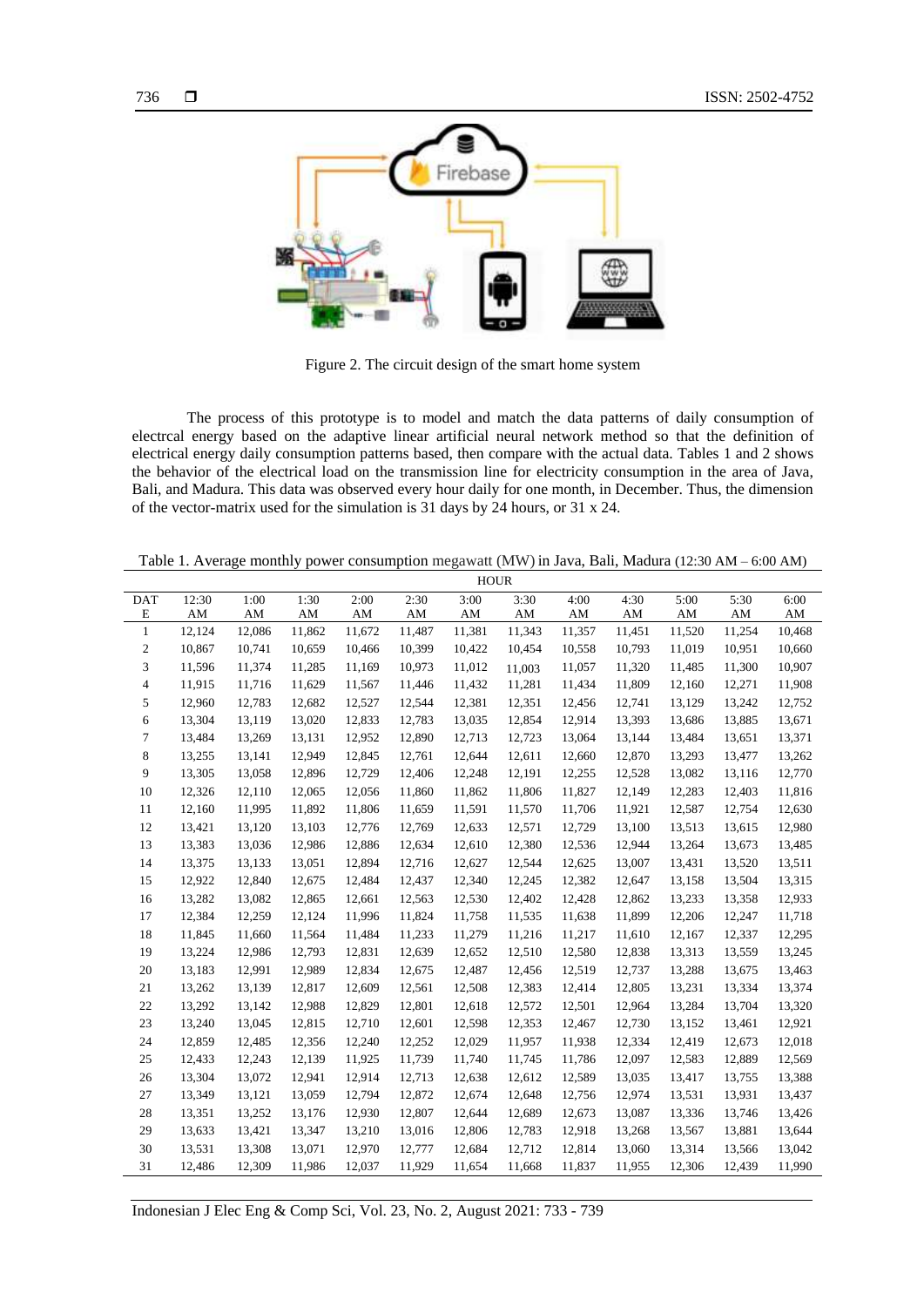737

| Table 2. Average monthly power consumption megawatt (MW) in Java, Bali, Madura (6:30 AM – 12:00 PM) |  |
|-----------------------------------------------------------------------------------------------------|--|
|-----------------------------------------------------------------------------------------------------|--|

|                  | <b>HOUR</b> |        |        |        |        |        |        |        |        |        |        |        |
|------------------|-------------|--------|--------|--------|--------|--------|--------|--------|--------|--------|--------|--------|
| <b>DAT</b>       | 6:30        | 7:00   | 7:30   | 8:00   | 8:30   | 9:00   | 9:30   | 10:00  | 10:30  | 11:00  | 11:30  | 12:00  |
| E                | AM          | AM     | AM     | AM     | AM     | AM     | AM     | AM     | AΜ     | AM     | AM     | PM     |
| $\mathbf{1}$     | 9,848       | 9,445  | 9,663  | 9,649  | 9,610  | 9,583  | 9,634  | 9,972  | 10,014 | 10,106 | 10,072 | 9,889  |
| $\boldsymbol{2}$ | 10,357      | 10,383 | 10,687 | 10,997 | 11,338 | 11,691 | 11,808 | 12,184 | 12,095 | 12,120 | 12,129 | 11,963 |
| 3                | 10,756      | 10,437 | 10,697 | 10,706 | 11,037 | 11,157 | 11,290 | 11,503 | 11,594 | 11,697 | 11,636 | 11,580 |
| 4                | 11,787      | 12,071 | 12,673 | 13,412 | 14,146 | 14,467 | 14,677 | 14,768 | 15,123 | 15,398 | 15,227 | 14,719 |
| 5                | 12,433      | 12,585 | 13,185 | 13,734 | 14,402 | 14,329 | 14,925 | 15,188 | 15,335 | 15,429 | 15,348 | 14,671 |
| 6                | 13,258      | 13,193 | 13,807 | 14,207 | 14,744 | 14,979 | 15,157 | 15,459 | 15,418 | 15,575 | 15,416 | 14,906 |
| 7                | 13,015      | 12,994 | 13,687 | 14,008 | 14,690 | 14,974 | 15,168 | 15,186 | 15,399 | 15,363 | 15,407 | 15,278 |
| 8                | 12,908      | 12,922 | 13,453 | 14,160 | 14,631 | 14,947 | 15,114 | 15,327 | 15,447 | 15,293 | 14,756 | 13,760 |
| 9                | 12,327      | 12,324 | 12,436 | 12,988 | 13,490 | 13,687 | 13,893 | 13,946 | 14,113 | 14,131 | 14,089 | 13,531 |
| 10               | 11,486      | 11,272 | 11,116 | 11,418 | 11,602 | 11,675 | 11,715 | 11,855 | 11,966 | 12,012 | 11,903 | 11,630 |
| 11               | 12,190      | 12,219 | 13,117 | 13,554 | 14,358 | 14,530 | 14,997 | 15,095 | 15,301 | 15,257 | 15,248 | 14,664 |
| 12               | 12,936      | 12,798 | 13,682 | 14,056 | 14,575 | 14,903 | 14,951 | 15,117 | 15,441 | 15,354 | 15,296 | 14,427 |
| 13               | 13,163      | 13,066 | 13,560 | 14,061 | 14,766 | 14,943 | 15,067 | 15,199 | 15,243 | 14,947 | 14,949 | 14,126 |
| 14               | 13,159      | 12,944 | 13,544 | 14,197 | 14,593 | 14,950 | 15,041 | 15,186 | 15,311 | 15,380 | 15,232 | 14,598 |
| 15               | 12,954      | 12,795 | 13,464 | 13,953 | 14,261 | 14,695 | 14,568 | 14,852 | 15,046 | 15,048 | 14,443 | 13,608 |
| 16               | 12,492      | 12,117 | 12,591 | 12,990 | 13,370 | 13,511 | 13,565 | 13,921 | 14,126 | 14,165 | 14,007 | 13,373 |
| 17               | 11,412      | 11,152 | 11,250 | 11,355 | 11,614 | 11,672 | 11,897 | 11,834 | 11,861 | 11,921 | 11,853 | 11,589 |
| 18               | 12,009      | 12,098 | 12,810 | 13,454 | 13,945 | 14,199 | 14,397 | 14,622 | 14,778 | 14,872 | 14,767 | 14,348 |
| 19               | 13,017      | 13,043 | 13,491 | 14,009 | 14,530 | 14,660 | 14,869 | 15,040 | 15,131 | 15,216 | 15,042 | 14,398 |
| 20               | 13,075      | 12,962 | 13,656 | 13,984 | 14,633 | 14,896 | 14,982 | 15,315 | 15,346 | 15,292 | 15,343 | 14,636 |
| 21               | 13,222      | 13,070 | 13,465 | 14,005 | 14,596 | 14,952 | 15,052 | 15,100 | 15,401 | 15,351 | 15,193 | 14,456 |
| 22               | 12,993      | 12,974 | 13,461 | 14,097 | 14,366 | 14,893 | 15,013 | 15,290 | 15,479 | 15,430 | 14,870 | 13,907 |
| 23               | 12,555      | 12,180 | 12,558 | 13,158 | 13,546 | 13,776 | 13,994 | 14,140 | 14,426 | 14,506 | 14,118 | 13,758 |
| 24               | 11,585      | 11,393 | 11,558 | 11,636 | 11,896 | 11,933 | 12,168 | 12,362 | 12,420 | 12,509 | 12,293 | 12,068 |
| 25               | 12,488      | 12,397 | 13,153 | 13,775 | 14,453 | 14,728 | 14,862 | 14,946 | 15,300 | 15,267 | 15,166 | 14,475 |
| $26\,$           | 13,257      | 13,222 | 13,646 | 14,599 | 15,064 | 15,085 | 15,099 | 15,210 | 15,653 | 15,359 | 15,224 | 14,755 |
| 27               | 13,037      | 13,041 | 13,673 | 14,304 | 14,857 | 15,265 | 15,298 | 15,572 | 15,605 | 15,644 | 15,656 | 14,991 |
| 28               | 13,207      | 13,276 | 13,641 | 14,223 | 14,753 | 15,057 | 15,177 | 15,521 | 15,631 | 15,463 | 15,384 | 14,864 |
| 29               | 13,285      | 13,138 | 13,759 | 14,284 | 14,835 | 15,102 | 15,297 | 15,476 | 15,716 | 15,736 | 15,046 | 14,221 |
| 30               | 12,374      | 12,187 | 12,665 | 12,927 | 13,245 | 13,524 | 13,662 | 13,895 | 14,065 | 13,890 | 13,905 | 13,598 |
| 31               | 11,813      | 11,502 | 11,461 | 11,596 | 11,792 | 11,867 | 11,808 | 11,951 | 12,092 | 12,005 | 11,901 | 11,669 |

Figure 3 shows the general 24-hour electricity consumption pattern in the area of Java, Bali, and Madura. That pattern then is normalized to get a better result. Data normalization is converting the actual value into a certain value which can then be used for determining the artificial neural network model.





*IoT for smart home system (Puji Catur Siswipraptini)*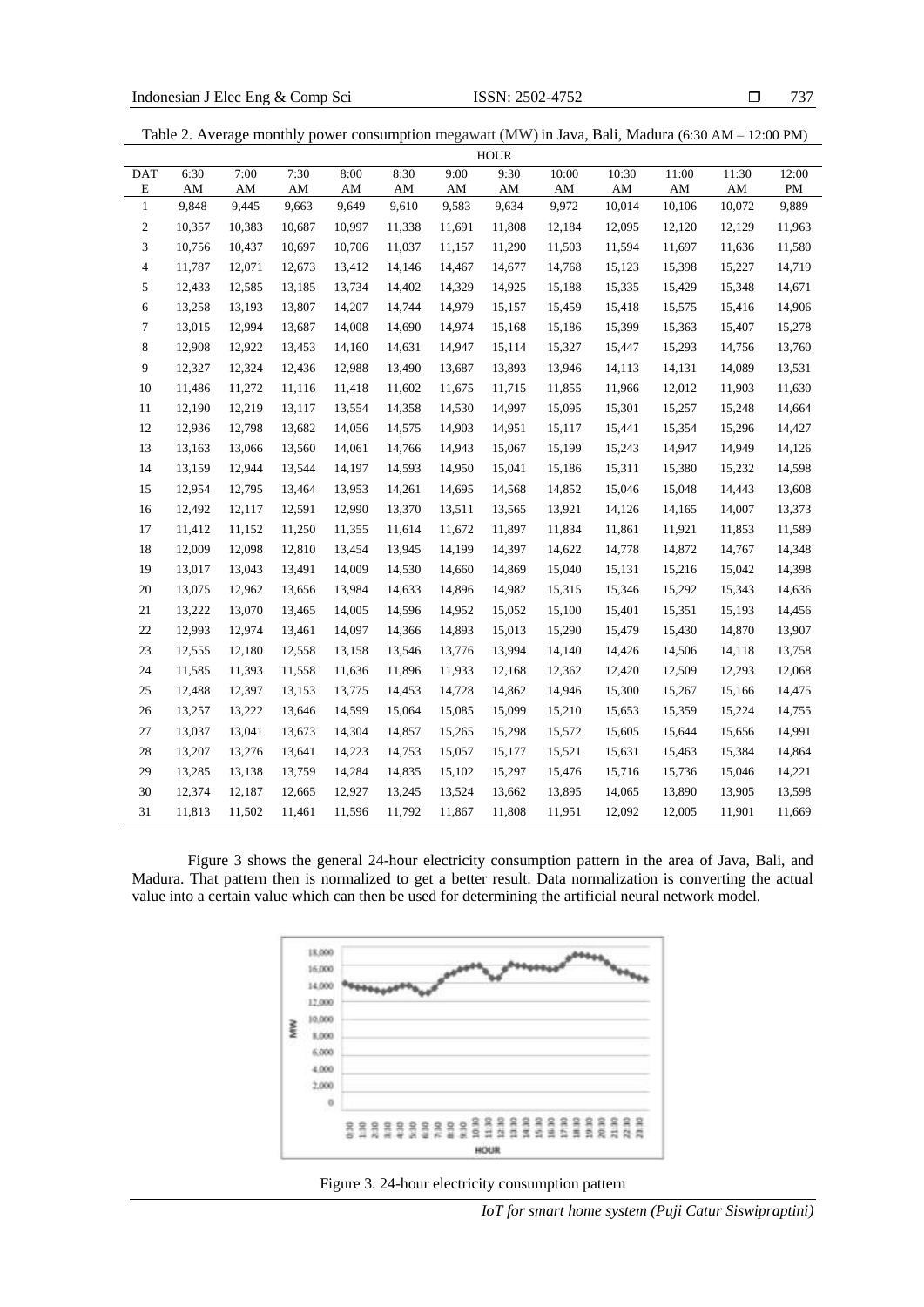In this case, the data will be normalized into 0 (zero) or 1 (one). The result of the data normalization presented in the general pattern of daily electrical behavior as seen in Figure 4.



Figure 4. The general pattern of daily electrical behavior every hour after normalization

In artificial neural networks based on supervised learning paradigms, in general, 3 (three) matrices are needed. These matrices function as training data that requires training matrices and target matrices. Another matrix is a simulation matrix. Generally depicted as shown in Figure 4. These three matrices will be taken respectively based on hourly load patterns and daily load patterns. In the case of load behavior patterns, the training matrix is a 31 x 2 matrix for load behavior based on per 30 minutes in 24 hours. There is also a 24 x 2 matrix for load behavior based on weekdays and holidays. The training matrix is taken from the largest value and the smallest value from the normalized load behavior data matrix column.

#### **4. CONCLUSION**

This research was undertaken to design and evaluate that neural network algorithm namely ADALINE can be implemented to control household appliances as an integrated smart home system with a solar panel. When the system works automatically based on the readings of the existing sensors, ADALINE is used according to that condition in this study. This system can be controlled via Android applications that act as remote controls when in manual mode. To enable the operation of this prototype, one microcontroller is required as controller and server. The access point is needed to control all the media connected to the smart system. Integrating android-based components and applications is expected to increase the flexibility (for users) in controlling home appliances. Over and above that, the automatic controller of household devices based on sensor readings is expected to increase the efficiency of electricity usage. Based on testing and findings from the results of this study, that the IoT smart home model with the ADALINE method can be a model recommendation, as a proposal to obtain an efficient and beneficial electricity usage pattern to be implemented in a smart home.

#### **REFERENCES**

- [1] V. Ricquebourg, D. Menga, D. Durand, B. Marhic, L. Delahoche. and C. Loge, "The Smart Home Concept : our immediate future," *2006 1ST IEEE International Conference on E-Learning in Industrial Electronics*, 2006, pp. 23- 28, doi: 10.1109/ICELIE.2006.347206.
- [2] F. K. Aldrich, "Smart Homes : Past, Present and Futures," in *Book chap : Inside the Smart Home*, R. Harper, London, UK: Springer, 2003, pp. 17-39, doi: 10.1007/1-85233-854-7\_2.
- [3] M. R. Alam, M. B. I. Reaz, and M. A. M. Ali, "A Review of Smart Homes—Past, Present, and Future," in *IEEE Transactions on Systems, Man, and Cybernetics, Part C (Applications and Reviews)*, vol. 42, no. 6, pp. 1190-1203, Nov. 2012, doi: 10.1109/TSMCC.2012.2189204.
- [4] V. Jyothi, M. G. Krishna, B. Raveendranadh, and D. Rupalin, "IOT Based Smart Home System Technologies," *International Journal of Engineering Research and Development*, vol. 13, no. 2, pp. 31-7, 2017.
- [5] L. C. De Silva, C. Morikawa, and I. M. Petra, "State of the art of smart homes," *Engineering Applications of Artificial Intelligence*, vol. 25, no. 7, pp. 1313-1321 2012, doi: 10.1016/j.engappai.2012.05.002.
- [6] E. Kamel and A. M. Memari, "State-of-the-Art Review of Energy Smart Homes," *J. Archit. Eng.*, vol. 25, no. 1, 2019, doi: 10.1061/(ASCE)AE.1943-5568.0000337.